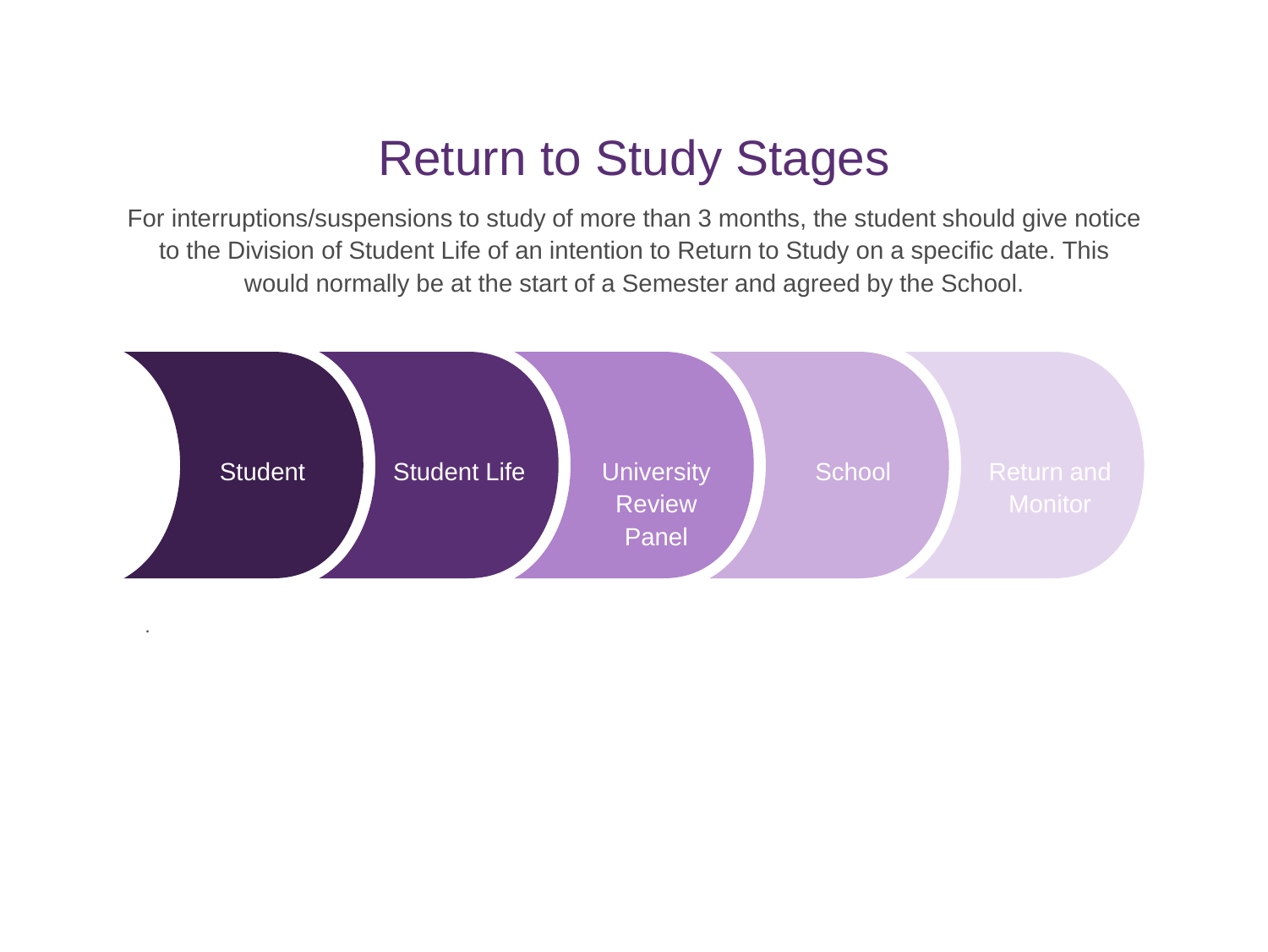

All student actions will be made directly to the Division of Student Life, who will monitor and co-ordinate the on-going interruption/suspension or the positive Return to Study.